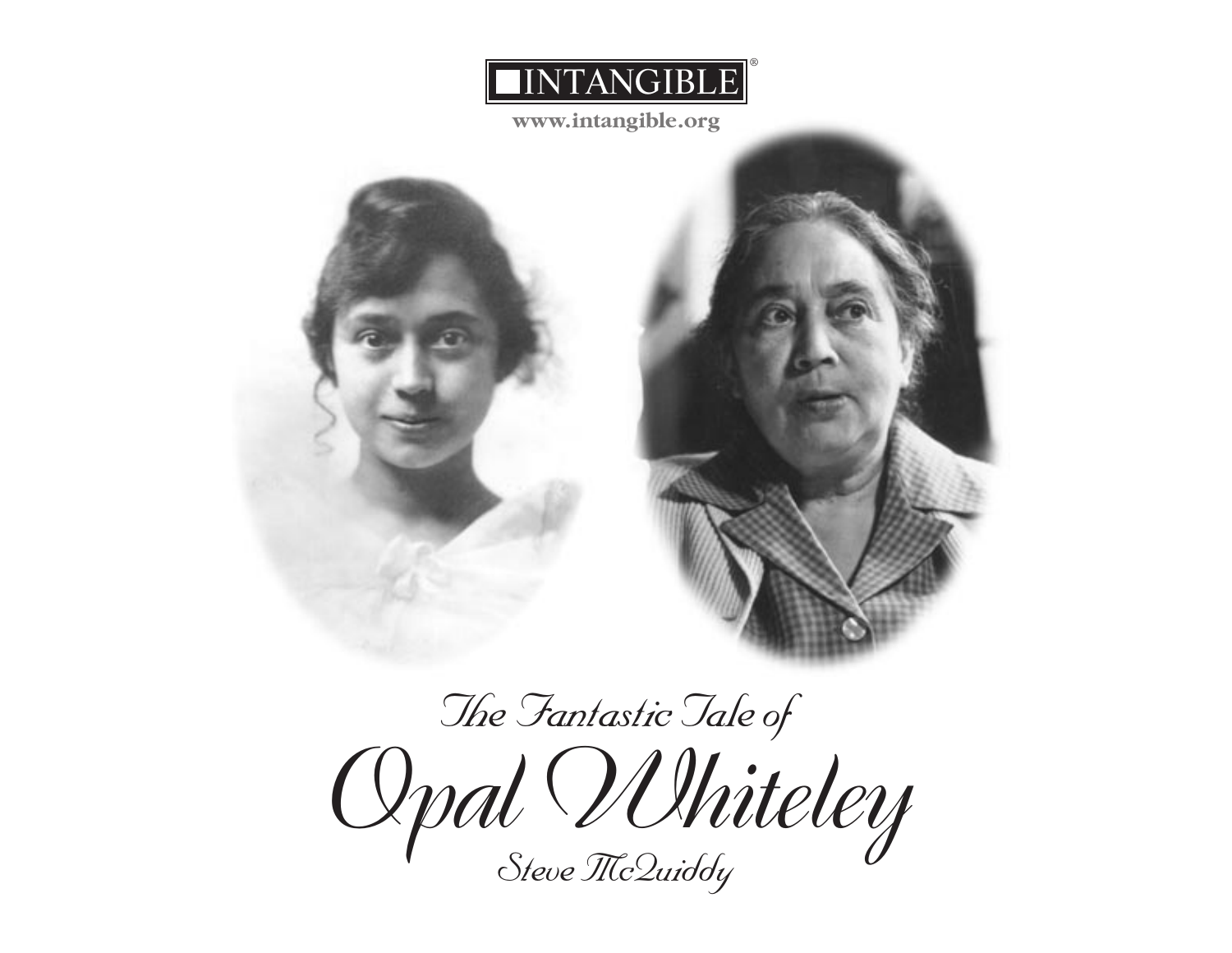## *On the cover*

*Left:* Opal in her early 20s. *Right:* Opal in the late 1960s, at the Napsbury asylum.

Copyright © 1996, 1997 Steve McQuiddy. All rights reserved.

Photos courtesy of Special Collections, University of Oregon Library.

Design by Mike Lee.

You are invited to print and enjoy this document for your personal use. For other publication and presentation permissions, please contact the author at the address below.

Intangible Publications is a  $501(c)(3)$  nonprofit corporation devoted to the best in literature and art. Your tax-deductible donations are always welcome.

**Intangible Publications, Inc.** 1430 Willamette #200 Eugene, Oregon 97401

**E-mail** office@intangible.org **Web** www.intangible.org

THE SAGA OF OPAL WHITELEY is one of the oddest stories<br>to come out of an odd land. The Pacific Northwest, long known as the home of dreamers, geniuses and eccentrics, gave us a little girl from a logging camp who grew up to become one of the most notorious literary sensations of the century—on the basis of one book that was out of print within a year.

It's a story of innocence and wonder, of a young girl in a young land. It's a story also of loneliness, tragedy and death, of mental illness and the hard life in rural Oregon at the nineteenth century's turn. But more than that, it's a story of faith, of what we believe and perceive to be true. And every time the name of Opal Whiteley surfaces again, more and more people discover what many have quietly felt for some time: Her diary just might be an American classic.

*The Story of Opal* was first published in 1920, when Opal was nearly twenty-three. Subtitled *The Journal of An Understanding Heart,* the book was celebrated as a work of wonder and imagination, if not genius. Purportedly written during her sixth and seventh years, it is a record of her trips through the woods around Cottage Grove, in western Oregon's Lane County. Opal befriended the animals, birds, flowers and trees, giving them fantastic names from classical mythology, and professed her love for all natural things. "I do like it, this house we do live in, being at the edge of the near woods," she writes in the opening pages. "So many little people do live in the near woods. I do have conversations with them."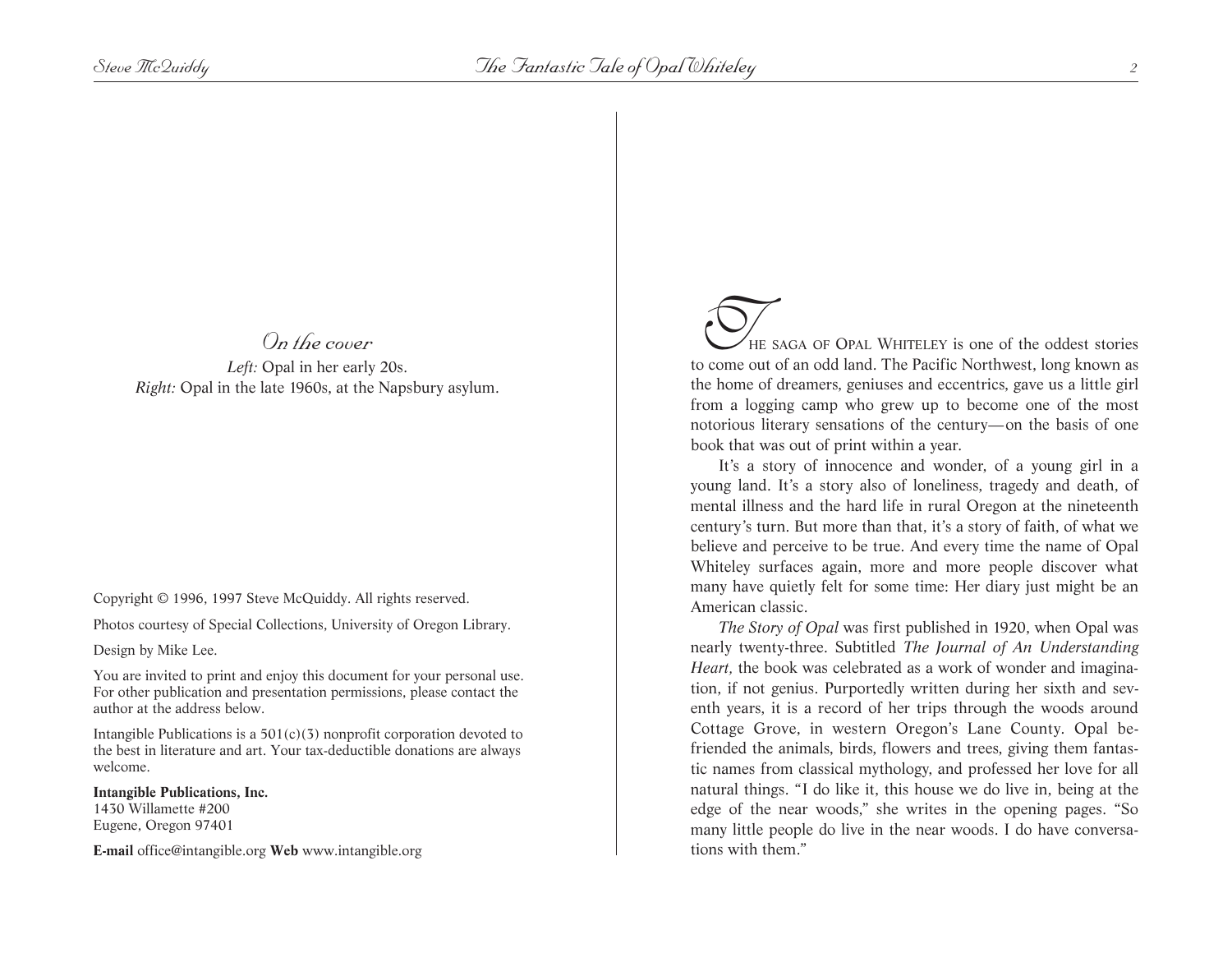The story behind the diary, though, has for years overshadowed the book itself. How it was written—with crayon on scraps of torn-up paper—had skeptics looking closer. Nor did they believe the account of when it was written—critics said she wrote it when she was twenty and tried to pass it off as a childhood work. And Opal's claim in the book that she was *not* Opal Whiteley, but actually an adopted French princess, made for more sensational copy than the book's tales of joy, hope and love. Within months, praise turned to disdain, and the remarkable young woman with long, black hair and large, round eyes faced in turn rejection, obscurity and finally death in a London insane asylum.

But she keeps coming back, and interest in her now is stronger than ever. A half dozen versions of her story circulate today, from Seattle to South Carolina, from New York to the United Kingdom. The complete diary is reprinted; there are two biographies, a children's book, a verse adaptation, at least two musicals and a traveling one-woman play. There's been talk of a BBC documentary, and yes, even of a Hollywood movie.

In Cottage Grove, time has tempered the controversy, but not dimmed the interest. In 1994, a group headed by South Lane Mental Health counselor Steve Williamson created Opal Park, in the Cerro Gordo community overlooking Dorena Lake. Opal Park—the natural surroundings originally intended for use in treating clients—is part of a growing organization that includes the Opal Whiteley Scholarship Fund, which helps "at-risk" high school students go on to attend college. Funds are partially raised through occasional "Opal Whiteley Weekends." Hosted by the Bookmine bookstore on Main Street in Cottage Grove, the Weekends feature bus tours to landmarks mentioned in the diary, readings by local actresses portraying Opal, and proceeds from book and memorabilia sales regularly going toward the scholarship fund.

Williamson, like many Opal fans, had heard of the diary through the years. But when he learned that Opal's case was very much involved with mental illness—schizophrenia, many agree he began to research her story. "I wanted to give people an idea of what schizophrenia is, what mental illness is," he says, "using a



*Detail from 1917 poster promoting Opal's nature lectures.*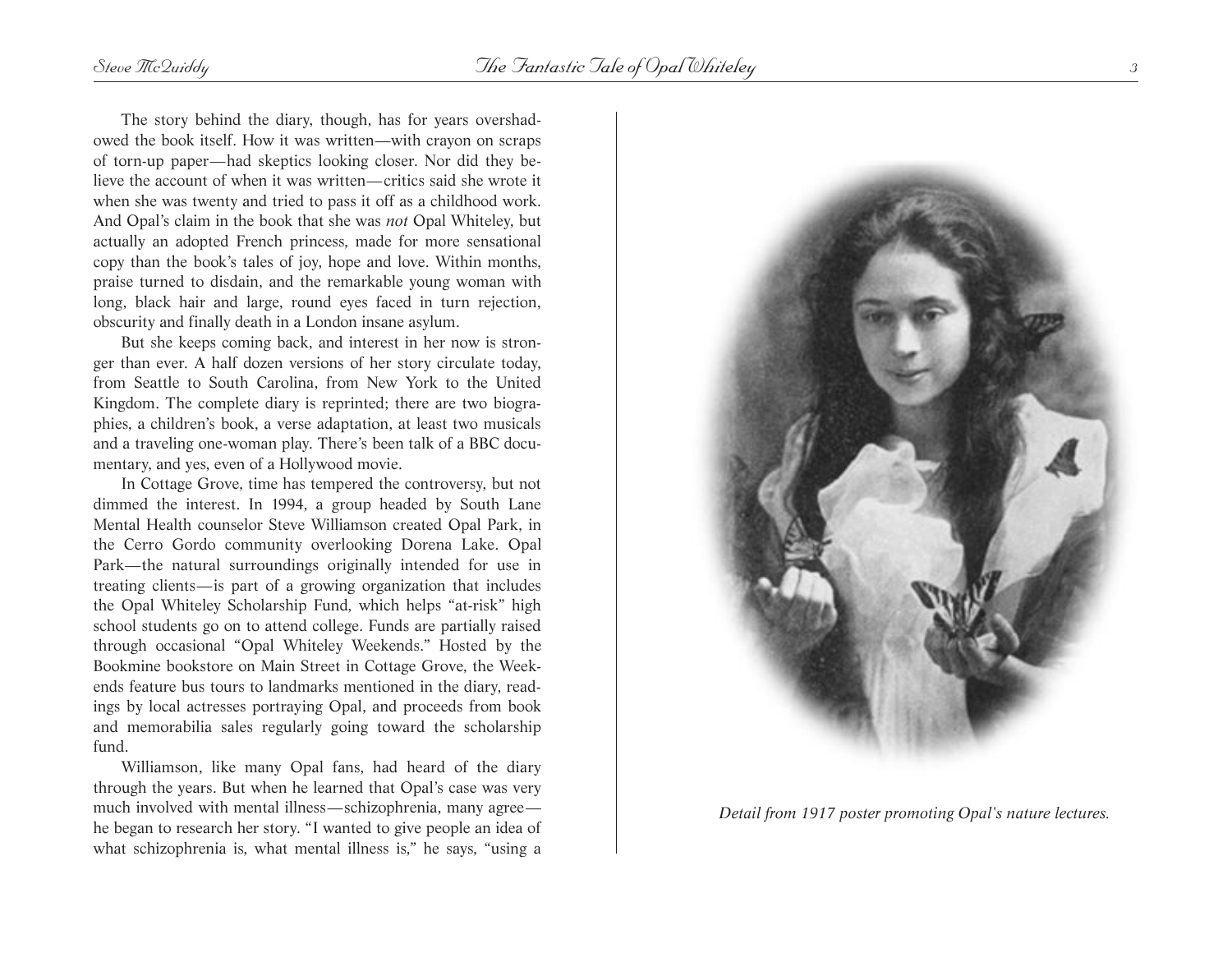person that they had heard of, with a story that wasn't scary, that was touching and really human." But one thing led to another, and he is now quite likely Opal's biggest home-town fan. And judging from the response to the Opal Whiteley Weekends, he's not alone. "We have all these people coming out just having the best time," Williamson says. "There will be a few people debating about whether she was remembering past lives when she wrote the French, or debating about schizophrenia, or the effects of child abuse on adult personality—and a couple people claim she just made the whole thing up."

Exactly what she might have made up is still not certain, although author Benjamin Hoff clarifies much of the story in *The Singing Creek Where the Willows Grow: The Mystical Nature Diary of Opal Whiteley.* Originally published in 1986, then reissued by Penguin Books with updates in 1994, it is a reprint of the diary, framed by Hoff's biography of Opal and extensive commentary on his investigation.

Hoff, best known for *The Tao of Pooh,* stumbled upon Opal's diary in 1983. He was so taken with it that he researched Opal's story literally to the point of exhaustion. Digging through library and newspaper archives, interviewing hundreds of people in Lane County and elsewhere, encountering hundreds more theories and opinions, he writes that "bit by bit, facts that had seemed confused and contradictory at first began to arrange themselves in a clear pattern, and an extraordinary story began to emerge."

The oldest of five children, Opal Irene Whiteley was born to Charles Edward ("Ed") and Lizzie (Scott) Whiteley in Colton, Washington on December 11, 1897. A logging family, the Whiteleys moved as Ed's work demanded. "When nearly five years of age we moved to Lane County, Oregon," Opal wrote for the Cottage Grove *Sentinel* in 1915, "and when nearly six years of age we moved from near Wendling to my grandfather's farm at Walden station, about three miles from Cottage Grove."

It was here the events of the published diary took place, and here that Opal said she recorded them. A precocious child who could form words from a primer at age three, she entered Walden school at five, and passed two grade levels her first year. But she was a dreamer as well, and often enough paid the price for it. "She was always a queer girl," said her grandmother Achsah Scott in 1920. "When she wasn't chattering or asking questions, or reading or writing, she would be looking at nothing with big eyes, in what some people call a 'brown study,' but what I call inattention and absentmindedness."

Nor would Opal respond to the punishment of the day. "Switching didn't seem to make her any different," her grandmother said. "She would climb up in a big evergreen over the pigpen, and get to studying about something, and drop out of the tree into the mud. Lizzie would spank her or switch her, or if Lizzie wasn't feeling up to it, I would."

That evergreen tree Opal climbed might have been Michael Angelo Sanzio Raphael, "a grand fir tree with an understanding soul." According to the diary, Opal would climb onto the barn roof and jump into the tree, nestle in the branches, or "arms," and have one of her conversations. "After I talked with him and listened unto his voice, I slipped down out of his arms. I intended to slip into the barn corral, but I slid off the wrong limb, in the wrong way. I landed in the pig-pen, on top of Aphrodite, the mother pig. She gave a peculiar grunt—it was not like those grunts she gives when she is comfortable."

With Aphrodite, Brave Horatius the shepherd dog and her other animal friends, Opal went "on explores" through the woods. She seemed to have a special way with wild creatures. Her father said she could tame anything in the forest, and one person who knew Opal said that birds and butterflies would sit in her hand (a story reminiscent of Thoreau, who reputedly could row across Walden Pond and pet the wild ducks without disturbing them.) To Opal, all of nature was alive, and all beings of the natural world members of a grand chorus of the Earth. "Earth-voices are glad voices, and earth-songs come up from the ground through the plants," she writes in the diary, "and in their flowering, and in the days before these days are come, they do tell the earth-songs to the wind. And the wind in her goings does whisper them to folks to print for other folks, so other folks do have knowings of earth's songs. When I grow up, I am going to write for children—and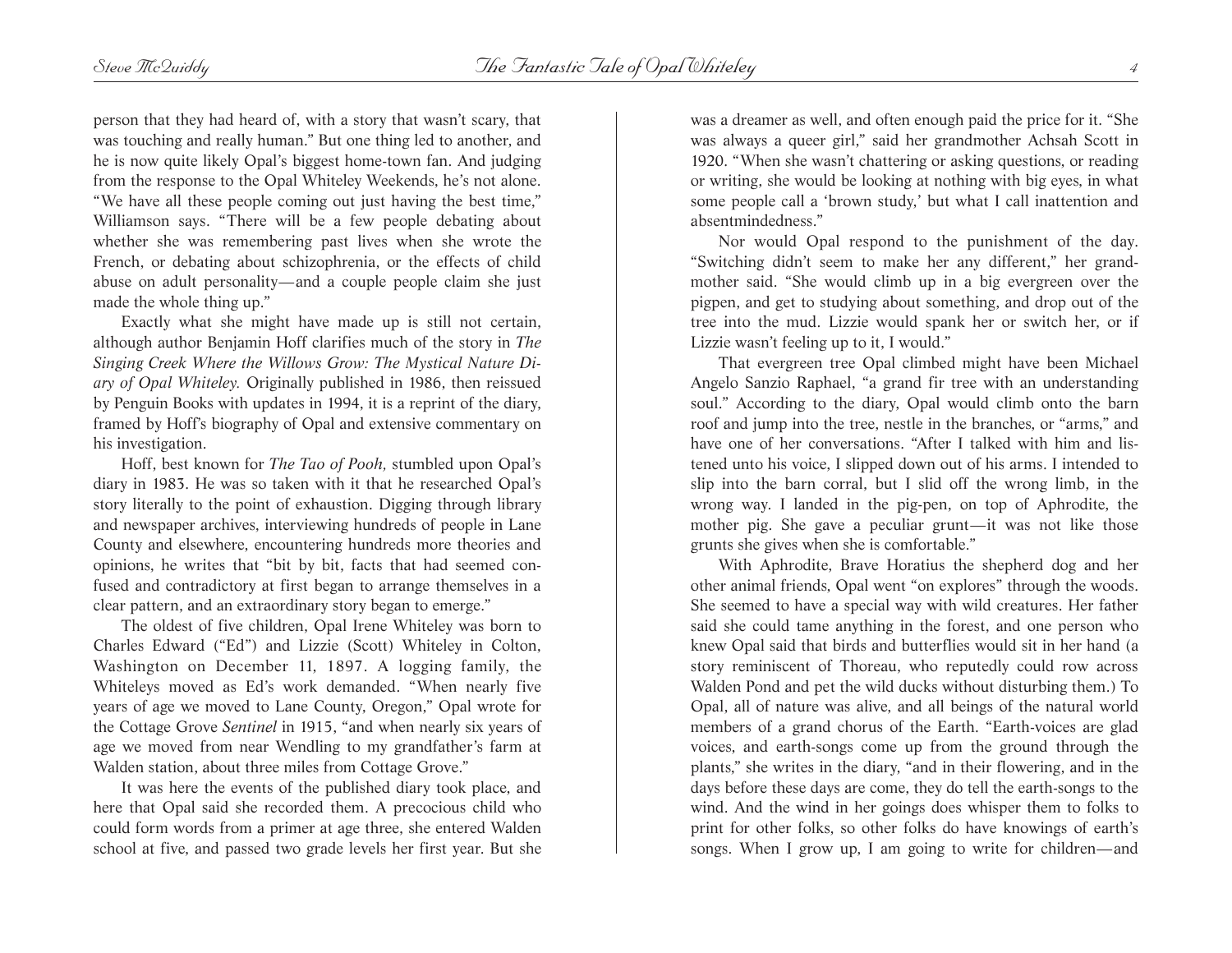grownups that haven't grown up too much—all the earth-songs I now do hear."

She also felt a scientific approach was necessary for a complete understanding of nature. To that end, Opal gathered thousands of specimens of plants and rocks and insects, which she studied with a dedication and voracity that would later amaze nearly all who met her.

Having joined the local chapter of the Junior Christian Endeavor, a religious organization for rural children, Opal translated her knowledge into lectures on the scientific and spiritual wonder of nature. Parents would bring their children to hear her speak, and find themselves enchanted as well. There was something about the little girl, just a teenager, who seemed to know everything about plants and animals but spoke of them as if they were human. Hoff relates in *The Singing Creek* the words of a woman who had known Opal in Junior Endeavor: "She told stories. I remember one time the lesson was about the Resurrection, and she told us all about how, just as a person is buried, a seed is buried, and how from the seed there comes later a beautiful flower, and how death is not really death but being born into a new environment."

Another woman who'd attended Opal's classes said, "On one of our mornings of nature study, we were in the city fairgrounds park, and we would pledge friendship to a tree by holding up our hands."

There were other incidents, underscoring the humor in events that adults often forget to see. "When I taught at the lumber camps," Opal told the *Oregonian* in 1917, "we had what we called a menagerie, for we studied every kind of natural thing. The children would bring anything they wished. One day a little boy came to the back door of the house where I was staying and said he had something for the menagerie. 'Bring it right in,' I told him. When he deposited his burden on the table a whole hatful of lizards ran over the table, much to the consternation of the other people in the house."

In the diary, Opal is often the source of adults' consternation, particularly her mother's—or "the mamma," as Opal calls her in



*Opal (left) and her younger sister, Pearl.*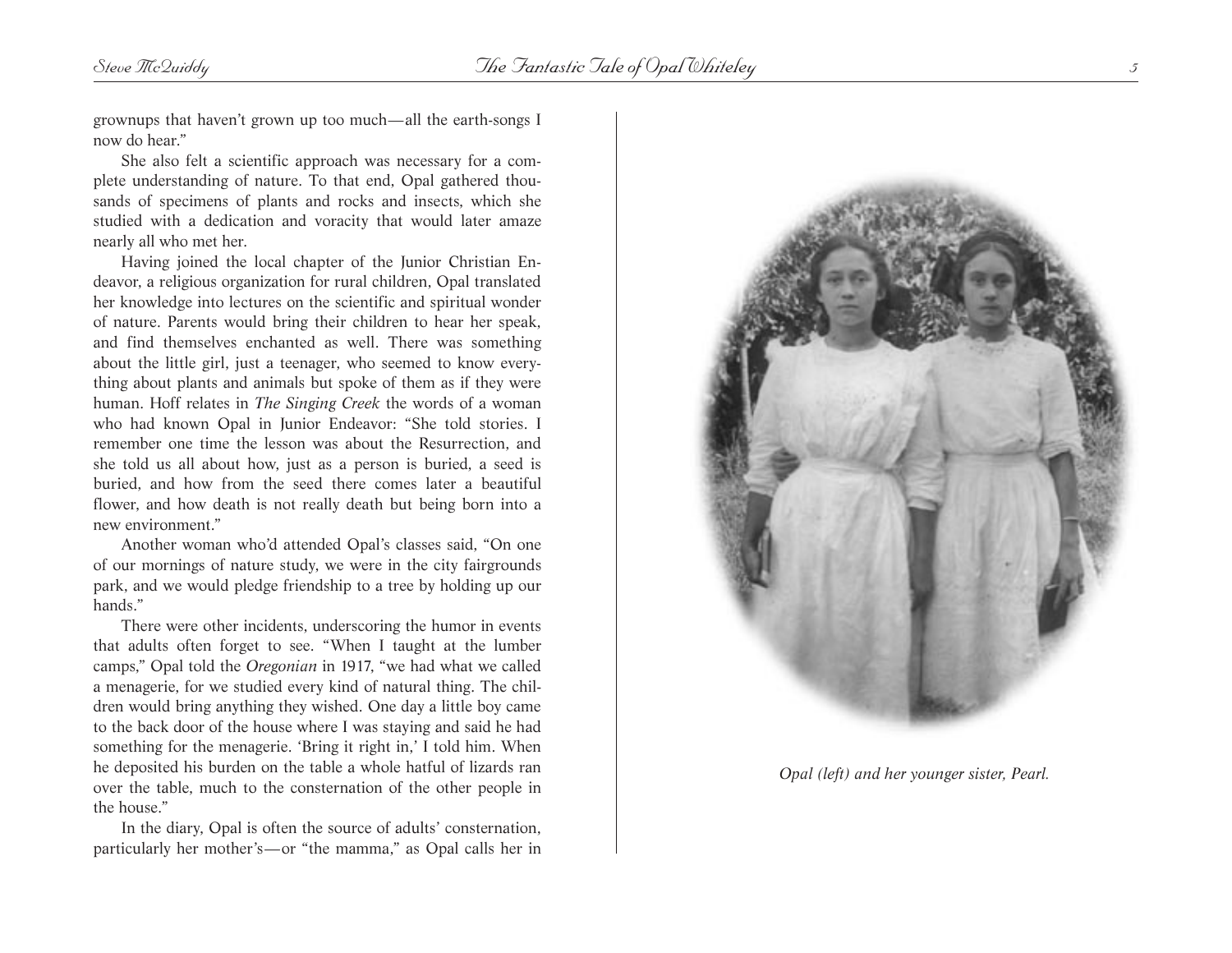the book: "By-and-by, when the washing part was done, then the mamma went to the grandma's house to get some soap. When she went away she did say she wished she didn't have to bother with carrying water to scrub the floor. She doesn't. While she has been gone a good while, I have plenty of water on the floor for her to mop it when she gets back. When she did go away, she said to me to wring the clothes out of the wash. There were a lot of clothes in the wash—skirts and aprons and shirts and dresses and clothes that you wear under dresses. Every bit of clothes I took out of the tubs I carried into the kitchen and squeezed all the water out on the kitchen floor. That makes lots of water everywhere—under the cook-table and under the cupboard and under the stove. Why, there is most enough water to mop the three floors, and then some water would be left over. I did feel glad feels because it was so as the mamma did want it." Her mother, of course, did not want it that way—and Opal later reports that on her backside "I did have many sore feels."

The diary is full of such charming tales—almost too charming for the cynical reader, says Benjamin Hoff. "People either love Opal, or they don't seem to have any feeling for her at all." Some have said that no child could write like that, express herself with both innocence and perception, he adds. "But I think that those people have forgotten what it was like to be a kid."

In 1915 Opal—newly elected as state superintendent of the Junior Christian Endeavor—came to the attention of Elbert Bede, editor of the Cottage Grove *Sentinel.* He gave her a rather heady introduction in the May 5 edition of his paper*:* "Probably there is no one who is not familiar with the Bible story of how the child Savior, reared in lowly surroundings, stood in the temple and imparted knowledge to the wise men. In some ways the life of little 17-year-old Opal Whiteley reminds one of this incident in the life of the Savior. She too has risen from obscure surroundings and in those surroundings has developed most remarkable knowledge."

Opal then outlined her plan to teach children across Oregon about God by explaining to them the plants and trees, rocks and rivers and sea shells. "My nature study is of much help to me in my work with the juniors, for I find that the child's heart readily unfolds to the true and the beautiful," she said. "To me all God's out-of-doors is one grand cathedral."

"She is a product of the Oregon outdoors who knows that outdoors almost as well as the One who made it," Bede duly concluded.

This statement was shortly affirmed by officials at the University of Oregon. In Eugene for the Christian Endeavor state convention, Opal visited the university and astounded professors there with her knowledge of the natural sciences. Although she hadn't yet completed her high school credits, university officials unanimously agreed that Opal should be admitted. "Tutored by nature, a tiny, seventeen-year-old mountain girl, her hair down her back, has opened the eyes of the Eugene teaching profession and left it gasping for breath," announced the Eugene *Daily Guard.* "Entrance rules have been cast aside; scholarships are proposed."

"This experience happens but once in a generation," said Warren D. Smith, head of geology. "She knows more about geology than do many students that have graduated from my department."

But perhaps there was a higher motive to her scientific knowledge, wrote UO librarian Inez Fortt in 1969. "It was in a high school science class that Opal discovered the 'universal order' of nature," she wrote in *Old Oregon*, the university alumni magazine. "Through that discovery Opal began to adopt a 'universal order' for her own personal affairs, too. She began to plan in minute detail her own life, a factor that may help to explain some later events."

Opal entered the UO in the fall of 1916. The Whiteleys now lived in Springfield, and Opal made the daily commute across the Willamette River. She soon became notorious for spending many of her extra moments, including the minutes between classes, reading. "Inside of four months she completed reading 10,582 pages of library books, a record unsurpassed by any other university student," said the *Oregonian* in April 1917. "Her reading has covered a wide range, including natural sciences, eugenics, biography, the Bible, art, and homemaking, an average of 529 pages a week."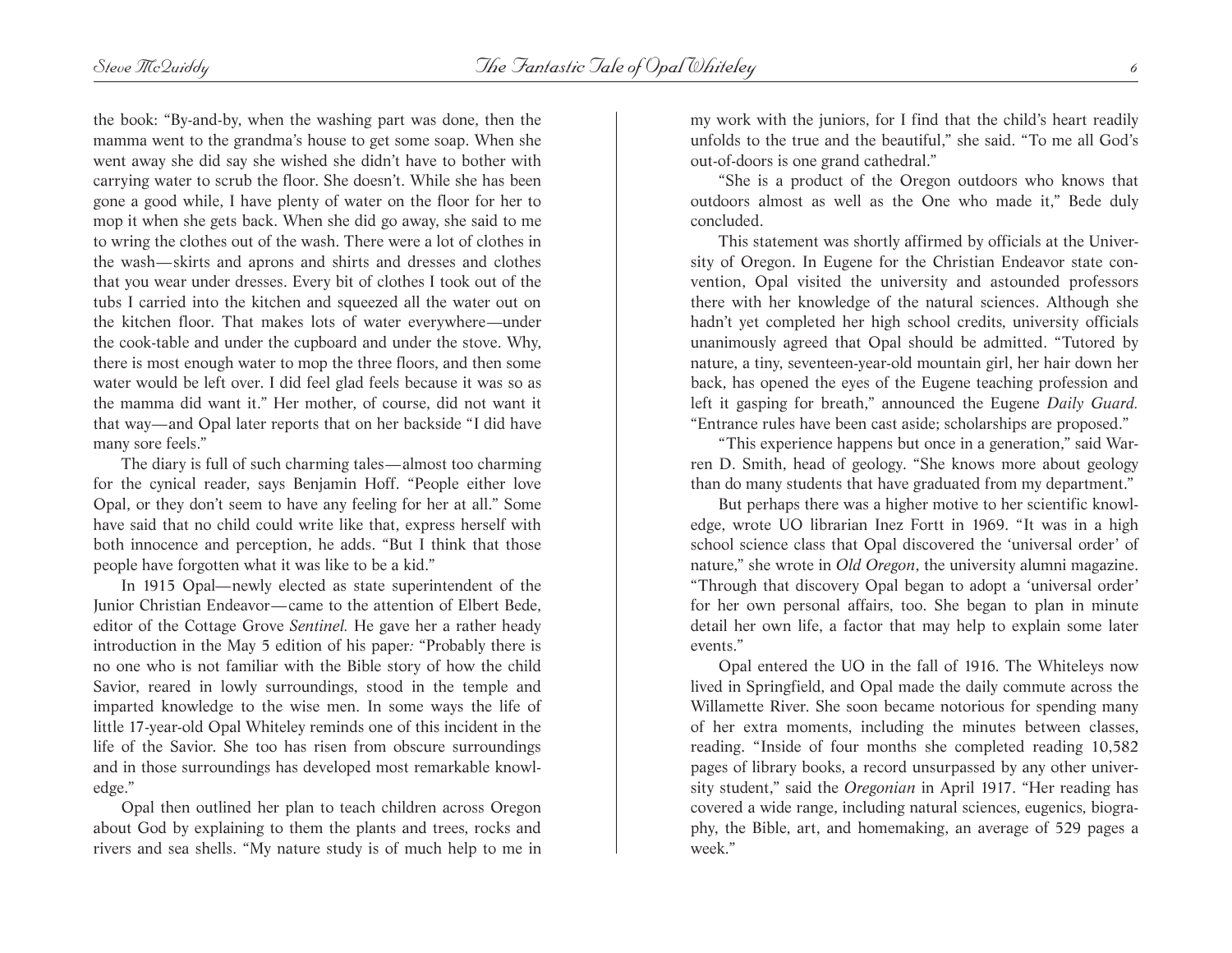She was also quite a sight on campus, often running after some butterfly or insect, with her long braids and skirts flying. And one day Mrs. Prince Campbell, wife of the university president, came upon Opal kneeling on the ground, looking down and singing a hymn. Mrs. Campbell asked what she was doing. "I am singing to one of God's creatures," Opal replied. And in front of her on the ground was an earthworm.

"If Opal were on campus today," said a former student in 1969, "she would be the prize hippie of all. She was a walking exponent of 'love,' and she constantly talked what would be the hippie line of today: that people must meet and love one another."

She was ahead of more than the hippie movement, says Benjamin Hoff. "She was New Age before New Age ever came along." She predated the environmental movement as well—and Hoff believes we've yet to catch up. "Opal related to trees and animals on a completely different level than we're even doing now, so I think she was still 50 to 100 years ahead of us."

Already interested in the mind's power to influence actual events, Opal attended a series of lectures her first year in college on the "Young Man or Woman too large for their Present Place." The speaker was Jean Morris Ellis, and her subjects concerned character analysis, brain building, hypnotism and telepathy. "Our imagination is the instrument of reality," Opal wrote in her notebook. "By means of it we are brought face-to-face with the past, and by means of it we prophesy the future."

But a double misfortune in early 1917 could not have been prophesied. Lizzie Whiteley died in May, after a prolonged bout with cancer. Her maternal grandfather died the next day. "I do not believe Opal ever quite recovered from the blow," wrote Inez Fortt in 1969. "She was never again active in Junior Endeavor or the church. She very seldom saw her family." (A reaction that has since been attributed to her worsening schizophrenia.)

Living now in a small house on Franklin Boulevard in Eugene, Opal turned her attention fully to nature studies. She supported herself through lectures, charging a ten-cent admission. Using handbills picturing herself in a white dress, with butterflies perched on her head, shoulders and hands, she advertised topics



*Opal in 1918. The photo was staged to help her launch a movie career.*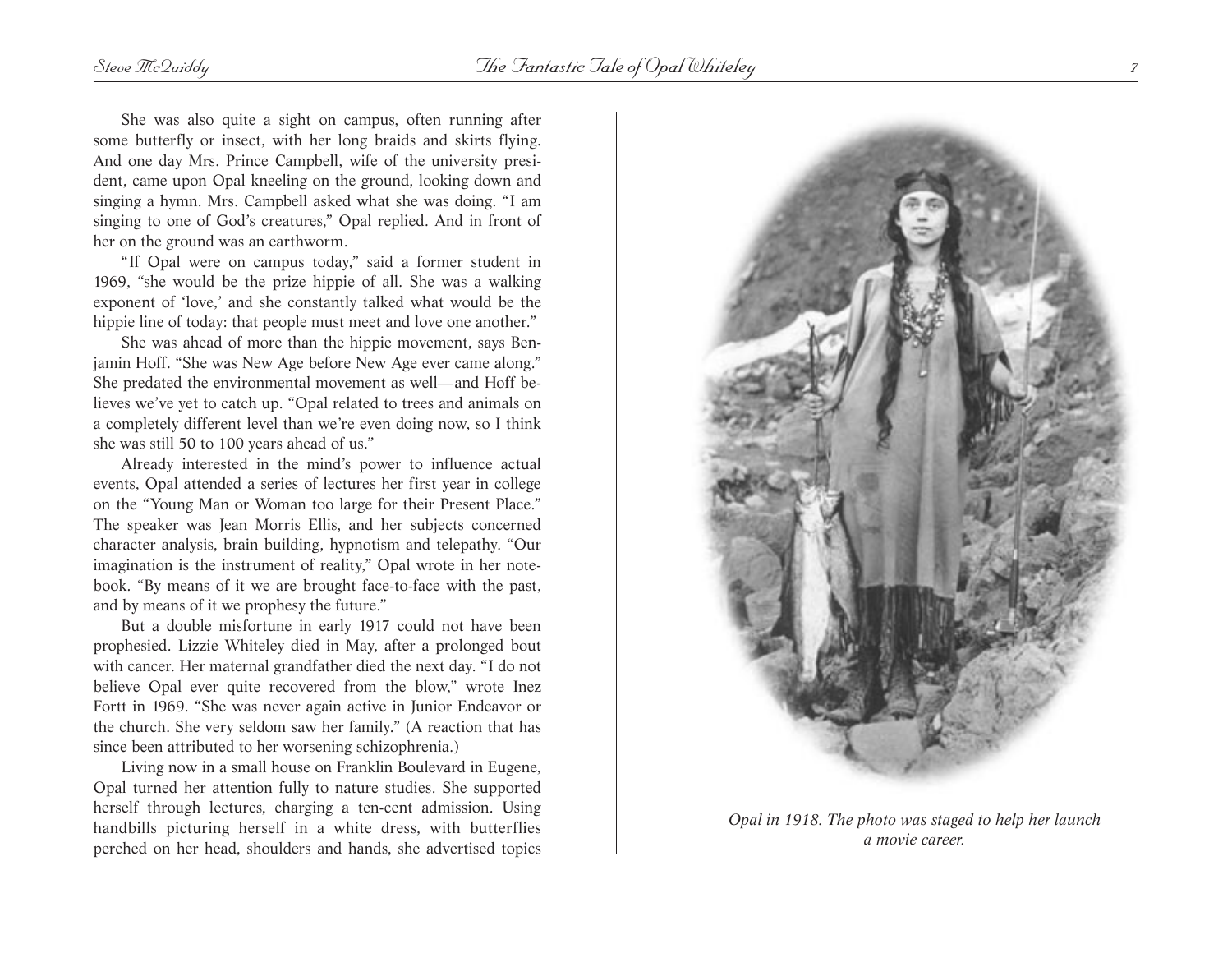such as "Nearer to the Heart of Nature" and "The Fairyland Around Us"—which she would later incorporate into a book bearing the latter title. "When she was a little girl, Opal dreamed of someday writing books for children about the inhabitants of the field and forest," writes Hoff in *The Singing Creek.* "As she grew older, the dream became a driving force."

But it was her move to Los Angeles that brought the next stage into full relief. Before she left Eugene in February 1918, Opal had a set of photographs taken of her in various poses including one in an Indian costume and another playing the violin. Mrs. Elizabeth Fox De Cou, then dean of women, recalled that watching Opal on campus with the photographers and props was like watching a movie queen direct publicity shots—which was precisely Opal's intention. The photos were for a portfolio she took to California, hoping to make a name for herself in the burgeoning movie industry. "Look first for work in films," begins a list of her plans for California, followed by "Study at the studio", "See DeMille" and "Write and see other directors." Lecturing and nature studies are farther down the list.

The movie people, however, were unimpressed. After six weeks of daily trips to the studios and agencies, Opal admitted defeat. But turning again to her lectures, she soon was teaching the children of wealthy Californians about nature. Her lectures became so popular that Opal saw an opportunity to create the book she'd long dreamed of, and set about soliciting funds from the rich and famous. She raised an amazing \$9400 on subscription, but made so many changes in the book that the printers demanded more. When she ran out of cash, the plates were destroyed, and Opal was left with a collection of some of the printed sheets. Heartbroken, she then methodically set about pasting in and labeling hundreds of illustrations by hand, working herself again—to exhaustion.

Here is where some believe she actually wrote the diary. "It was at this time, I think, that Opal 'fell apart'—or rather she lived in two worlds, one as an adult and the other as a child again in the woods with her little companions," wrote Inez Fortt. "Confused and defeated, dependent on the generosity of friends and acquain-

tances, Opal probably withdrew from the life around her." As her mind regressed, she thought and wrote as a child, a royal princess in Fairyland, said Fortt. "As she sat and printed, the dream and the reality fused together, and the child-princess and Opal became one."

Not so, says Hoff, citing his extensive research presented at length in *The Singing Creek.* "If Opal had written her childhood diary in Los Angeles, it would have been during the seven-month interval between the end of 1918 and her trip to the East Coast to find a publisher for *The Fairyland Around Us.*" In that time, he says, she would have had to print a quarter million words on the same kind of old paper the original diary was printed on, then tear them up so carefully as to fool everyone who examined the manuscript at a later date. "All this would have had to follow her exhausting work on *The Fairyland Around Us,* and the collapse of her health caused by the destruction of its plates."

What happened next, though, no one denies. And the story of how Opal's diary came to the world's attention is related in every account of her life:

Her attempts to get *Fairyland* published led Opal to Boston, specifically to the office of Ellery Sedgwick, editor of *The Atlantic Monthly* and one of the most influential literary figures of his time. He wasn't excited by the book Opal showed him, but he was enchanted by its author. She was "very young and eager and fluttering, like a bird in a thicket," he later wrote.

He asked her about her background. She told him. He was curious—had Opal kept a diary? Yes, she had. But it was torn to bits, ostensibly by a jealous sister. Opal, however, had saved the pieces in an enormous hat box. "We telegraphed for them, and they came, hundreds, thousands, one might almost say millions of them," Sedgwick wrote in his introduction to the diary. "Some few were large as a half-sheet of notepaper; more, scarce big enough to hold a letter of the alphabet."

Opal spent the next eight months in Boston, at the house of Sedgwick's mother-in-law, piecing together the diary like a jigsaw puzzle. It was then serialized in *The Atlantic,* beginning March 1920. The book came out in August, and was an immediate suc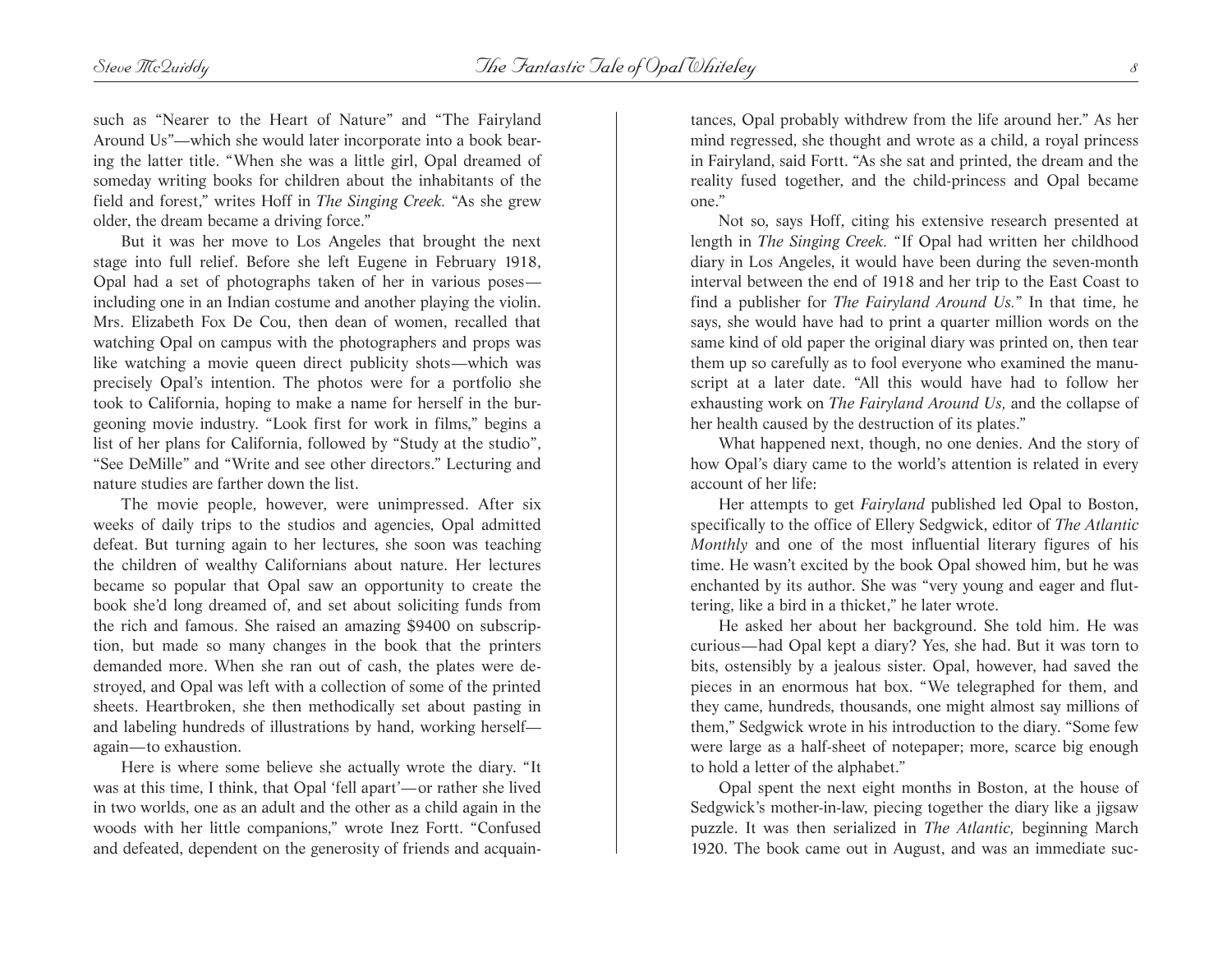cess. It gave a picture of life as seen through the eyes of a child, declared the *New York Times,* "eyes that have been touched."

"It will be like no book that ever was," said *Life* magazine, "and may grow up to become a classic."

The book certainly was unlike any other. The original manuscript, which Opal claimed she had kept in a hollow log, was written on a mish-mash of butcher paper, grocery bags and old envelopes. The letters were in colored pencil and crayon, left for her by "the fairies" (very likely Sadie McKibben and the Man Who Wears Grey Neckties and is Kind to Mice, both mentioned by name elsewhere in the dairy) and the capital letters ran together with no punctuation, broken only at the edge of the paper. The stories were charming tales of taking Peter Paul Rubens the pig to school, reading poems to William Shakespeare the horse, and even after a switching from "the mamma" for yet another mistake—Opal's joy at simply being alive:

"I sit here on the doorstep, printing this on the wrapping paper Sadie McKibben gave me…. By the step is Brave Horatius. At my feet is [a wood rat named] Thomas Chatterton Jupiter Zeus. I hear songs—lullaby songs of the trees. The back part of me feels a bit sore, but I am happy, listening to the twilight music of God's good world. I'm real glad I'm alive."

To a world weary and disillusioned from its first global war, this was a revelation. But along with the charming stories, odd phonetic spelling system and a syntax that read like a literal translation from another language, Opal made a further claim: that she was in fact not Opal Whiteley, but the kidnapped daughter of a French prince—and she had been substituted for the real Opal Whiteley, who had drowned. Her "Angel Father," she said, was Henri d'Orléans, of the deposed royal family, who had died in India in 1901. Her "Angel Mother" had also died—in a shipwreck, according to Opal's book introduction. French words, too, and acrostics spelling out the Angel Father's name, were strung throughout the book.

After her true parents died, her guardians had taken her on a long trip, Opal wrote. "Then it was they put me with Mrs. Whiteley. The day they put me with her was a rainy day, and I



*"The Author and the fragments of her diary," from the original 1920 edition of* The Story of Opal.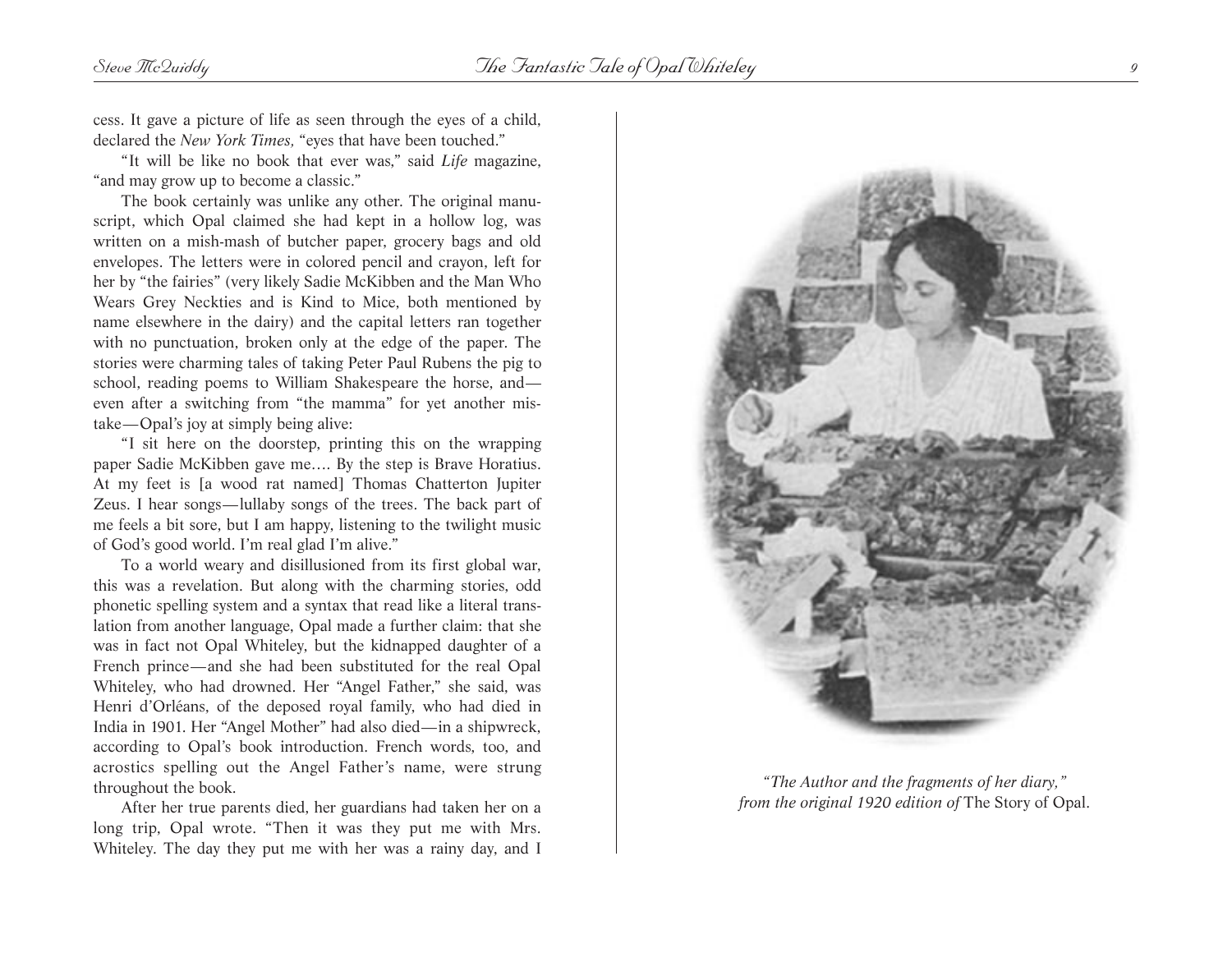thought she was a little afraid of them, too. She took me on the train and in the stage-coach to the lumber camp. She called me Opal Whiteley, the same name as that of another girl who was the same size as I was when her mother lost her."

This "foster-child fantasy" is common enough, although most grow out of it by adulthood, wrote E. S. Conklin, psychology professor at the UO, who studied Opal's case in 1920. Conklin, through heavy correspondence with many who knew the Whiteleys, concluded that her father had a "somewhat difficult personality, said to be changeable," and her mother "appeared to be cultured and refined," but also "would do strange things." Whether Opal inherited or was adversely affected by these character traits, he didn't say. But he was clearly satisfied that Opal's claim of adoption was a fantasy.

But the words in the book were real enough, as was their effect. Skepticism bred charges of fraud, and reporters rushed to Cottage Grove. Editors Bede and Sedgwick launched their own investigations, gathering letters and testimony from countless people. One 1920 letter to Sedgwick gives information on nearly thirty people he had inquired after. Bede in the meantime published the results of his investigations in a steady stream of articles, picked up by the national press (and later reworked into his 1954 book, *Fabulous Opal Whiteley*.) The *Christian Science Monitor* ran commentary in August 1920. *Publishers Weekly* kept tabs on her. Fred Lockley of Portland's *Oregon Daily Journal* published an interview with Grandmother Scott in *Bookman* magazine. By the time the *Harvard Advocate* chimed in with a parody of Opal's story, "Isette Likely," the Whiteley family had left town and changed their name. Soon enough, the book was out of print, and Opal out of the country.

While many agree that this part of the story is a tragedy, Hoff says it's a crime. "At best, her 'exposers' were guilty of inexcusable bungling. At worst, they were guilty of deliberate falsification of evidence," he writes. "Whatever their motives, whatever the extent of their awareness, they were responsible for the defamation of a highly sensitive woman who was incapable of defending herself, and for the encouragement and intensification of a tragedy."

"The person I would really like to have talked to was Sadie McKibben," says Steve Williamson. "I'm just certain that she was the real-life model for Angel Mother, because she does everything with Opal that Angel Mother was supposed to have done." Sadie McKibben taught Opal about reading, he says. She went on walks with Opal, taught her songs and told her to name the animals. "If I could just prove that the McKibben family had a library, or even just a handful of the right books—of classical myths and history books—that would pretty well prove that a lot of that knowledge did come when she was a child," he says. "But I don't know for sure what kind of library they had."

With the help of Cottage Grove historian John Wilson, Williamson has made some progress. They recently located Sadie McKibben's unmarked grave in the Fir Grove Cemetary, and supporters and friends have placed proper identification on the graves of both Sadie and her husband, Frank, as described in Williamson's article, "The Lost Grave of Sadie McKibben."

Opal, meanwhile, hadn't lost her ability to charm and delight the monied set. She was sponsored for a trip to Europe, and spent some time with the mother of Henri d-Orléans in France. She then secured funds to follow her claimed father's footsteps through India, and lived in that country for a time as a royal guest of the Maharana of Udaipur. But after the early 1930s, she disappeared. And to this day there is no known record of what happened.…

Until 1948, when she resurfaced in London, starving and surrounded by books in a crumbling tenement. She was declared a ward of the state and committed to Napsbury Hospital at St. Albans. She wrote letters claiming that she was trapped, a prisoner there—although her doctor said she was free to go whenever she liked, recalls Carlisle Moore, professor emeritus of English at the University of Oregon. "But it was obvious that she couldn't take care of herself."

Moore visited Opal a dozen times during a sabbatical in the late 1960s in London. Opal had a room at Napsbury, he says, and was quite calm. They'd go out to the garden, where Moore sometimes took pictures while they talked. "She was highly intelligent," he says. "So clear in her recollections of Eugene and the univer